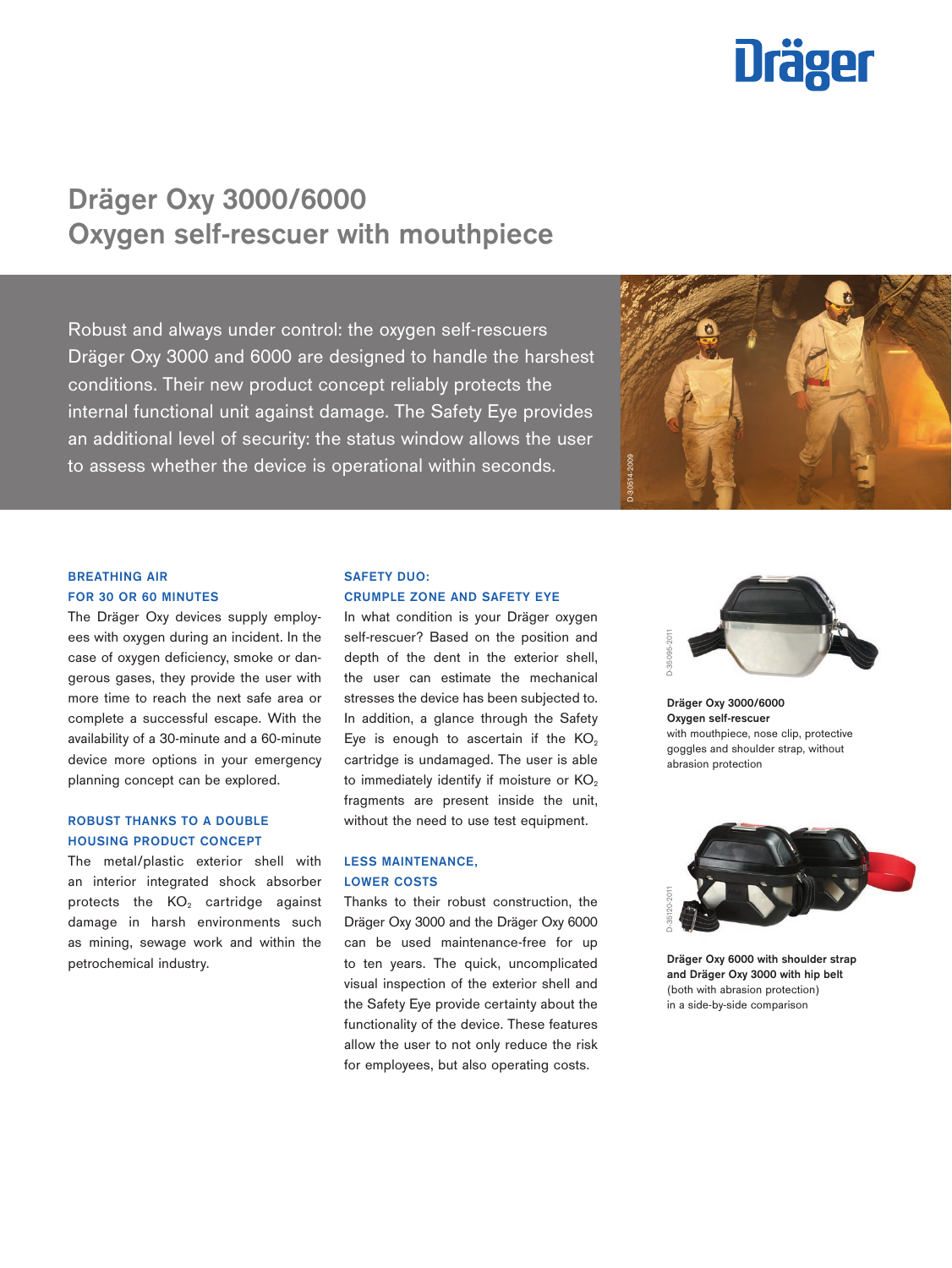### Opener with seal

- made from stainless steel
- one-handed operation
- protected from accidental opening

- Safety Eye (status window)  $-$  status window for checking the  $KO<sub>2</sub>$  cartridge
- indicator ring for checking for moisture
- in the  $KO<sub>2</sub>$  cartridge – indicator for exposure to elevated
- temperatures (optional) – for even more safety without
- the requirement for test equipment

### I

Support ring – exchangeable for various wearing concepts

### Shoulder strap – for high overall comfort

Robust plastic lid

– to protect the functional unit

### ADDITIONAL ADVANTAGES

### – compact, ergonomic shape

- worn with a hip belt or shoulder strap
- opening mechanism with one-handed operation for right-handed or left-handed wearers
- optional rubber abrasion protection to protect against wear and tear
- immediate activation of starter when donning the device
- light, compact functional unit
- comfort bite mouthpiece for high wearing comfort
- anti-static breathing bag
- for your safety training: Dräger Oxy 3000/6000 training device (optional simulator for inhalation temperature and breathing resistance available)
- disposal of old devices by Dräger

### TECHNICAL DATA

| Abrasion protection made from rubber<br>- to protect against wear and tear | D-35109-20                                                                                                                                                                                                    | Shoulder strap<br>- for high overall comfort |
|----------------------------------------------------------------------------|---------------------------------------------------------------------------------------------------------------------------------------------------------------------------------------------------------------|----------------------------------------------|
| <b>ADDITIONAL ADVANTAGES</b>                                               |                                                                                                                                                                                                               |                                              |
| - compact, ergonomic shape                                                 |                                                                                                                                                                                                               |                                              |
| – worn with a hip belt or shoulder strap                                   |                                                                                                                                                                                                               |                                              |
|                                                                            | - opening mechanism with one-handed operation for right-handed or left-handed wearers                                                                                                                         |                                              |
|                                                                            | - optional rubber abrasion protection to protect against wear and tear                                                                                                                                        |                                              |
| - immediate activation of starter when donning the device                  |                                                                                                                                                                                                               |                                              |
|                                                                            |                                                                                                                                                                                                               |                                              |
| – light, compact functional unit                                           |                                                                                                                                                                                                               |                                              |
| - comfort bite mouthpiece for high wearing comfort                         |                                                                                                                                                                                                               |                                              |
| – anti-static breathing bag                                                |                                                                                                                                                                                                               |                                              |
|                                                                            | – for your safety training: Dräger Oxy 3000/6000 training device                                                                                                                                              |                                              |
|                                                                            | (optional simulator for inhalation temperature and breathing resistance available)                                                                                                                            |                                              |
| – disposal of old devices by Dräger                                        |                                                                                                                                                                                                               |                                              |
|                                                                            |                                                                                                                                                                                                               |                                              |
|                                                                            |                                                                                                                                                                                                               |                                              |
| <b>TECHNICAL DATA</b>                                                      |                                                                                                                                                                                                               |                                              |
|                                                                            |                                                                                                                                                                                                               |                                              |
| Dräger Oxy 3000/6000                                                       |                                                                                                                                                                                                               |                                              |
| Temperatur                                                                 | -30 °C to +50 °C (4 to 122 °F) for storage and transport                                                                                                                                                      |                                              |
|                                                                            | -30 °C to +70 °C (4 to 158 °F) for a maximum of 24 h during transport (not when the device is in use)                                                                                                         |                                              |
|                                                                            | -5 °C to +70 °C (23 to 158 °F) during use                                                                                                                                                                     |                                              |
| Inhalation temperature                                                     | Maximum +60 °C (140 °F) (dry breathing air) in accordance with DIN EN 13794                                                                                                                                   |                                              |
| Relative humidity                                                          | Up to 100 %<br>> 8 liters                                                                                                                                                                                     |                                              |
| Breathing bag volume<br>Service life                                       |                                                                                                                                                                                                               |                                              |
|                                                                            | 10 years                                                                                                                                                                                                      |                                              |
| Dräger Oxy 3000                                                            |                                                                                                                                                                                                               |                                              |
| Duration                                                                   | 30 min (35 L/min breathing minute volume)                                                                                                                                                                     |                                              |
| Inhalation/exhalation resistance                                           | +10 hPa or -10 hPa (maximum exhalation resistance) $\Sigma$ 16 hPa (at the end of the running time)                                                                                                           |                                              |
| Weight                                                                     | 2.7 kg / 95.24 oz. (unopened), 1.8 kg / 63.49 oz. (in use)                                                                                                                                                    |                                              |
| Dimensions                                                                 | $219 \times 190 \times 109$ mm; $8.62 \times 7.48 \times 4.29$ inches (without support ring and abrasion protection)<br>227 × 194 × 122 mm; 8.94 × 7.64 × 4.80 inches (with hip ring and abrasion protection) |                                              |
| Approvals                                                                  | In accordance with PSA Directive 89/686/EEC DIN EN 13794<br>Australian Coal Mine Approval                                                                                                                     |                                              |
| Dräger Oxy 6000                                                            |                                                                                                                                                                                                               |                                              |
| Duration                                                                   | 60 min (35 L/min breathing minute volume)                                                                                                                                                                     |                                              |
| Inhalation/exhalation resistance                                           | +7.5 hPa or -7.5 hPa (maximum exhalation resistance) $\Sigma$ 13 hPa (at the end of the running time)                                                                                                         |                                              |
| Weight                                                                     | 3.5 kg / 123.46 oz. (unopened), 2.5 kg / 88.19 oz. (in use)                                                                                                                                                   |                                              |
| <b>Dimensions</b>                                                          | $246 \times 214 \times 124$ mm; $9.69 \times 8.43 \times 4.88$ inches (without support ring and abrasion protection)                                                                                          |                                              |
|                                                                            | $260 \times 219 \times 124$ mm; 10.24 $\times$ 8.62 $\times$ 4.88 inches (with shoulder ring and abrasion protection)                                                                                         |                                              |
| Approvals                                                                  | In accordance with PSA Directive 89/686/EEC DIN EN 13794<br>Australian Coal Mine Approval<br>NIOSH (42 CR Part 84), SANS 10338:2009                                                                           |                                              |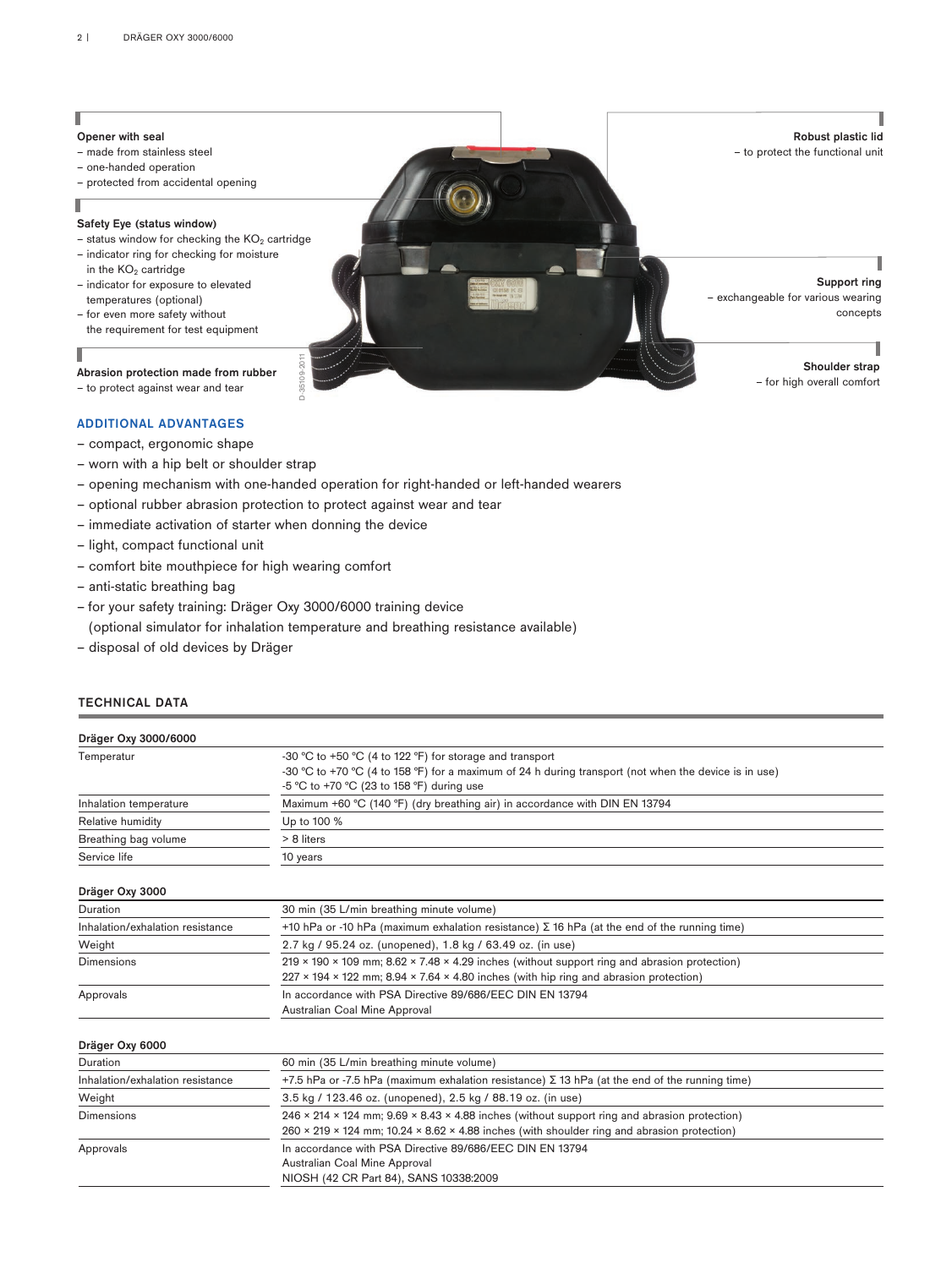

### ORDER INFORMATION

| Dräger Oxy 3000                                                                    |           |
|------------------------------------------------------------------------------------|-----------|
| Dräger Oxy 3000 Standard (mouthpiece, nose clip, goggles)                          | 63 05 100 |
| Dräger Oxy 3000 Standard (mouthpiece, nose clip, goggles) with abrasion protection | 63 05 200 |
| Dräger Oxy 3000 Configurator                                                       | 63 05 000 |
| Dräger Oxy 3000 training device                                                    | 63 07 300 |
| Abrasion protection                                                                | 63 05 004 |
| Operational simulator Oxy 3000/6000 training                                       | 63 07 145 |
|                                                                                    |           |

### Support concept for Dräger Oxy 3000

| Support ring for wearing on the shoulder with hooks for abrasion protection    | 63 05 062 |
|--------------------------------------------------------------------------------|-----------|
| Support ring for wearing on the shoulder without hooks for abrasion protection | 63 05 182 |
| Support ring for wearing on the hip with hooks for abrasion protection         | 63 05 009 |
| Support ring for wearing on the hip without hooks for abrasion protection      | 63 05 189 |
| Oxy 3000/6000 shoulder strap                                                   | 63 05 135 |
| Oxy 3000/6000 hip belt                                                         | 67 33 934 |

### Dräger Oxy 6000

| Dräger Oxy 6000 Standard (mouthpiece, nose clip, goggles)                          |           |
|------------------------------------------------------------------------------------|-----------|
| Dräger Oxy 6000 Standard (mouthpiece, nose clip, goggles) with abrasion protection | 63 06 200 |
| Dräger Oxy 6000 Configurator                                                       | 63 06 000 |
| Dräger Oxy 6000 training device                                                    | 63 07 100 |
| Abrasion protection                                                                | 63 06 004 |
| Operational simulator Oxy 3000/6000 training                                       | 63 07 145 |

### Support concept for Dräger Oxy 6000

| Support ring for wearing on the shoulder with hooks for abrasion protection    |           |
|--------------------------------------------------------------------------------|-----------|
| Support ring for wearing on the shoulder without hooks for abrasion protection |           |
| Support ring for wearing on the hip with hooks for abrasion protection         | 63 06 009 |
| Support ring for wearing on the hip without hooks for abrasion protection      |           |
| Oxy 3000/6000 shoulder strap                                                   | 63 05 135 |
| Oxy 3000/6000 hip belt                                                         |           |